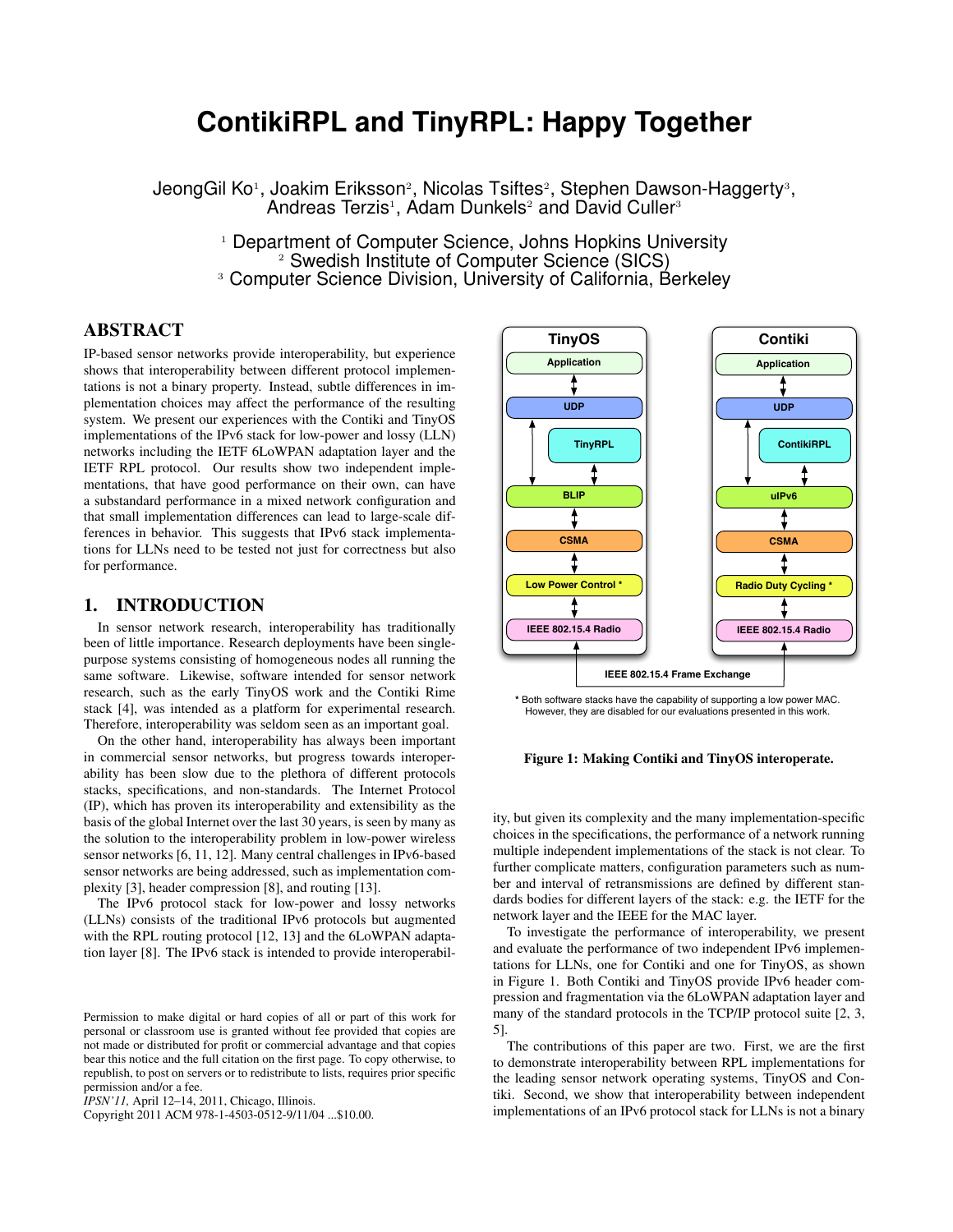property: subtle variations in implementation choices and in system components can affect system performance in unexpected ways. Our results show that although two implementations may demonstrate interoperability and high performance in terms of packet delivery, there is a need to look deeper into the network performance as subtle variations in underlying components may affect both packet delivery and network churn. With this work, we are the first to identify these problems and to provide directions on how to address them. While we focus on the RPL routing protocol, our results show that parameters of lower-level protocols can effect performance profoundly.

Our paper is structured as follows. We introduce the RPL protocol in Section 2 and present our ContikiRPL and TinyRPL implementations in Section 3. In Section 4 we establish the baseline performance of our two implementations, demonstrating that ContikiRPL and TinyRPL both have high and comparable performance. In Section 5 we put ContikiRPL and TinyRPL together and show that although our two implementations interoperate, implementation choices can have unexpected effects on the performance of networks where two implementations are intermingled. In Section 6 we discuss our experiences and lessons learned from making RPL interoperate and in Section 7 we give directions for future work. We discuss related work in Section 8 and conclude the paper in Section 9.

#### 2. RPL

RPL (Routing Protocol for Low-power and Lossy Networks) is the IETF proposed standard protocol for IPv6 routing over Lowpower, Lossy Networks (LLNs). RPL is designed for networks with significantly higher packet loss rates than traditional IP routing protocols. RPL is optimized for the many-to-one traffic pattern where many nodes send data towards a border router or sink node, but provides a set of mechanisms for any-to-any routing as well.

A RPL network is a Destination-Oriented Directed Acyclic Graph (DODAG) rooted at a border router. All nodes in the network maintain a route to the DODAG root. DODAG construction and maintenance is primarily done using two custom ICMPv6 messages: DIO (DODAG Information Object) and DIS (DODAG Information Solicitation). The root sends a DIO message that indicates that the node has a DODAG rank of MinHopRankIncrease. Its neighbors take a rank that is at least MinHopRankIncrease larger than that of the sink (or their parent node), then transmit their own DIO messages. Nodes may also ask for a DIO message from their neighbors by transmitting a DIS message.

Because different LLNs have different properties and requirements, RPL has been designed to allow for a great deal of flexibility. In RPL, nodes chose routing parents based on a generic objective function. RPL allows individual RPL networks to chose different objective functions. A power-constrained network can choose an objective function that optimizes network power consumption and a latency-bound network can choose an objective function that optimizes latency. DIO messages include a list of objective functions that the sending node supports. To provide a baseline for interoperability, RPL includes a default objective function, called Objective Function 0 (OF0), that only seeks to optimize hop count.

# 3. TWO RPL IMPLEMENTATIONS

In this work, we consider two independent implementations of RPL, ContikiRPL and TinyRPL. ContikiRPL is part of the Contiki operating system and TinyRPL is implemented in TinyOS 2.x. The structure of the two systems is shown in Figure 1.

#### 3.1 ContikiRPL

ContikiRPL implements the RPL protocol, as specified in version 18 of the RPL specification [13], and two objective functions— OF0 and the Minimum Rank Objective Function with Hysteresis (MRHOF). ContikiRPL has been successfully tested for interoperability through the IPSO Alliance interop program, where it was used on three different platforms and ran over two different link layers, IEEE 802.15.4 and the Watteco low-power power-line communication module. ContikiRPL has also been used in two sensor network deployments.

The ContikiRPL implementation separates protocol logic, message construction and parsing, and objective functions into different modules. The protocol logic module manages DODAG information, maintains a set of candidate parents and their associated information, communicates with objective function modules, and validates RPL messages at a logical level according to the RPL specification. The message construction and parsing module translates between RPL's ICMPv6 message format and ContikiRPL's own abstract data structures. Finally, the objective function modules implement an objective function API. To facilitate simple replacement of and experimentation with objective functions, their internal operation is opaque to ContikiRPL.

ContikiRPL does not make forwarding decisions per packet, but sets up forwarding tables for uIPv6 and leaves the actual packet forwarding to uIPv6. Outgoing IPv6 packets flow from the uIPv6 layer to the 6LoWPAN layer for header compression and fragmentation. The 6LoWPAN layer sends outgoing packets to the MAC layer. The default Contiki MAC layer is a CSMA/CA mechanism that places outgoing packets on a queue. Packets from the queue are transmitted in order through the radio duty cycling (RDC) layer. The RDC layer in turn transmits the packets through the radio link layer. The MAC layer will retransmit packets until it sees a linklayer acknowledgment from the receiver. If a collision occurs, the MAC layer does a linear back-off and retransmits the packet. Outgoing packets have a configurable threshold for the maximum number of transmissions.

An external neighbor information module provides link cost estimation updates through a callback function. Within one sec of such an update, ContikiRPL recomputes the path cost to the sink via the updated link, and checks with the selected objective function whether to switch the preferred parent. The link cost reflects the per-neighbor ETX metric, which is calculated using an exponentially-weighted moving average function over the number of link-layer transmissions with  $\alpha = 0.2$ . The ETX is used to compute the rank for the MRHOF objective function and in parent selection for the OF0 objective function. New neighbor table entries have an initial ETX estimate of 5. The ContikiRPL neighbor eviction policy is to keep neighbors that have good ETX estimates and low ranks.

#### 3.2 TinyRPL

The RPL implementation in TinyOS, TinyRPL, is a prototype implementation of the IETF RPL draft version 18 [13] with the goal of providing the TinyOS community a software component for building IP-based sensor network systems [7]. It provides all the basic features of the RPL draft while omitting some of the optional functionalities (e.g., security) [13]. TinyRPL relies heavily on the interfaces provided by blip, the implementation of the IPv6 stack (e.g., 6LoWPAN specifications) in TinyOS.

Similar to ContikiRPL, TinyRPL installs its routes separately at blip's packet forwarding module once the DODAG is constructed using DIO messages. Since the routes to any known destination (including the default route) are installed in the forwarding module,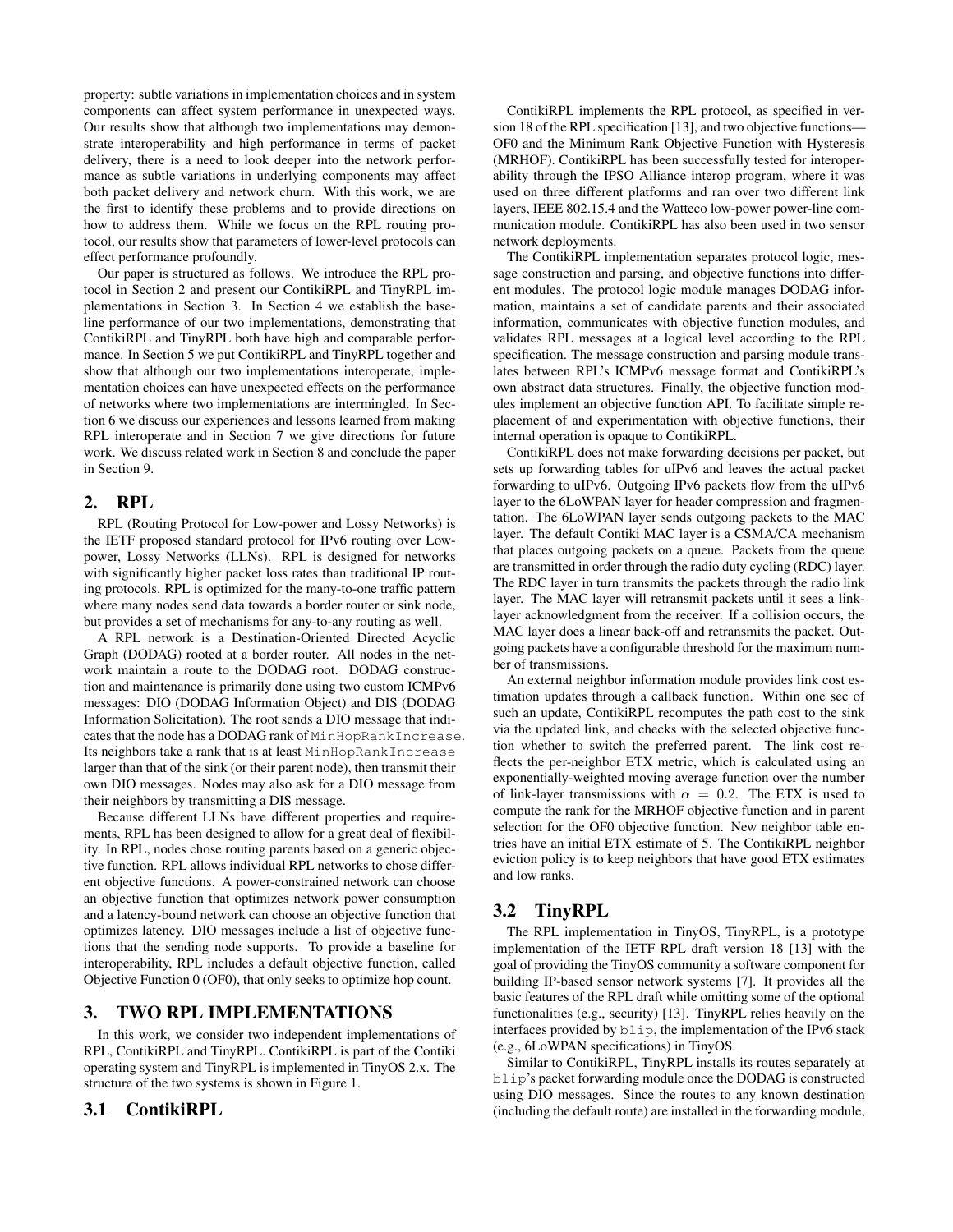

Figure 2: The simulation topology consists of 40 nodes, 39 sender nodes and one sink. The figure shows a sample topology in which ContikiRPL nodes (lighter nodes) and TinyRPL nodes (darker nodes) coexist. We show the communication range of the sink (node 1).

upper-level protocols can directly send their messages through the forwarding module in blip.

The parent node selection and rank calculation policies are controlled using either Objective Function 0 (OF0) or MRHOF. For both objective functions (OFs), a new node is added to the parent set (i.e., the set of nodes with lower rank values in a node's single hop neighborhood) with a local expected number of transmissions (ETX) value of 3.5. For OF0, which is essentially a hopcount-based parent selection metric, the local ETX measurements are used as a tie-breaker for potential parents with the same hop count. When MRHOF is used, the local ETX measurements and the parents' path-ETX values (included in the metric container option of the DIO) are used to compute a node's end-to-end path ETX to the root of the DODAG. Due to TinyRPL's modular design, additional OFs can also be supported easily.

TinyRPL updates the ETX values after each unicast transmission. The radio stack provides information on how many transmission attempts were made to (un)successfully send a unicast packet (e.g., receiving a proper acknowledgment would indicate that the packet was successfully delivered). Using this report, TinyRPL updates its ETX to a node using an exponentially weighted moving average (EWMA) of  $\alpha = 0.5$ . Whenever a new ETX is set for a node in the parent set, TinyRPL re-evaluates the elements in its potential parent set to select the node with the best metric to be its desired parent in the DODAG.

While TinyRPL does not maintain a message queue on its own, blip includes a message queue that buffers outgoing messages. This buffer is useful in cases where a packet needs to be retransmitted or if a burst of packets arrive at the node for further forwarding in the DODAG.

#### 4. EVALUATION

We evaluate ContikiRPL and TinyRPL in two steps. We first study the performance of the two implementations in isolation, proving that both implementations achieve high and comparable performance. We then proceed to running the two systems together and study the resulting performance. The results show that two interoperable implementations can demonstrate surprising performance artifacts, despite the fact that they perform well in isolation.

To be able to control all parameters for our evaluation, we use the Contiki simulation environment. The Contiki simulation environment consists of two systems: the MSPsim node-level emulator and the Cooja network simulator. MSPsim is a cycle-accurate emulator of the Tmote Sky mote with a bit-level accurate emulation of the CC2420 radio transceiver. Cooja is a network-level simulator that enables bit-level accurate timing between different MSPsim nodes.

Cooja allows for a range of radio models and for this paper we use a simple unit disk graph model with a Bernoulli loss model where the loss probability is proportional to the square of the distance between nodes. The loss probability at the edge of the transmission range is configurable. Throughout this paper, we use three different path loss configurations: one with no path loss; one with 50% loss at the edge of each transmission range, resulting in an average link reception rate of 78%; and one with a 100% loss at the edge of each transmission range, resulting in an average link reception rate of 56%. We are aware that this loss model does not accurately capture the typical loss behavior found in real-world deployments. We use it here not to emulate reality, but only to create a network dynamism for our RPL implementations. Running our implementations in a testbed, to study their behavior in face of realistic wireless losses, is left as future work.

We first investigate the performance of ContikiRPL and TinyRPL in isolation. We use the topology presented in Figure 2 consisting of either all ContikiRPL nodes or all TinyRPL nodes. With each network configuration, we perform tests with different traffic loads where each non-root node sends one packet every 1, 2, 4, or 8 seconds. Figures 3(a) and 3(b) shows the overall average PRR of the ContikiRPL and TinyRPL networks along with the standard deviation for each test case computed over 10 separate runs. The figures show that TinyRPL and ContikiRPL both show high PRR values (for any channel condition) when the inter-packet interval (IPI) is either 4 or 8 seconds and this PRR degrades gracefully with the increase in traffic rate.

Figures 3(a) and 3(b) not only show that the two implementations operate well independently but they provide hints on the upperbound performance that we can expect from a mixed network of TinyRPL and ContikiRPL nodes. Specifically, for the ranges where both implementations performed well (i.e., IPI values of 4 and 8), the expected result would be in the high-90% range for the perfect channel case and the case where the average link quality is 78%. Also, when the channel is at its lossiest configuration, we should expect a PRR ∼94%. We use these baseline performance values to validate the performance of the heterogeneous networks that we present in the following section.

# 5. INTEROPERABILITY IS NOT ENOUGH

Having established the baseline performance of both ContikiRPL and TinyRPL, we now turn our attention to studying the performance when the two implementations interoperate. We use the Contiki simulation environment with the 40-node topology shown in Figure 2. To investigate how the two implementations work together, we vary the ratio of ContikiRPL and TinyRPL nodes from having only ContikiRPL nodes to having only TinyRPL nodes. Our results show that although two implementations interoperate, interoperability alone is not enough. Two interoperable implementations can display a suboptimal performance despite demonstrating excellent performance on their own.

We first study the packet reception rate of networks where ContikiRPL and TinyRPL are intermingled. For this experiment, we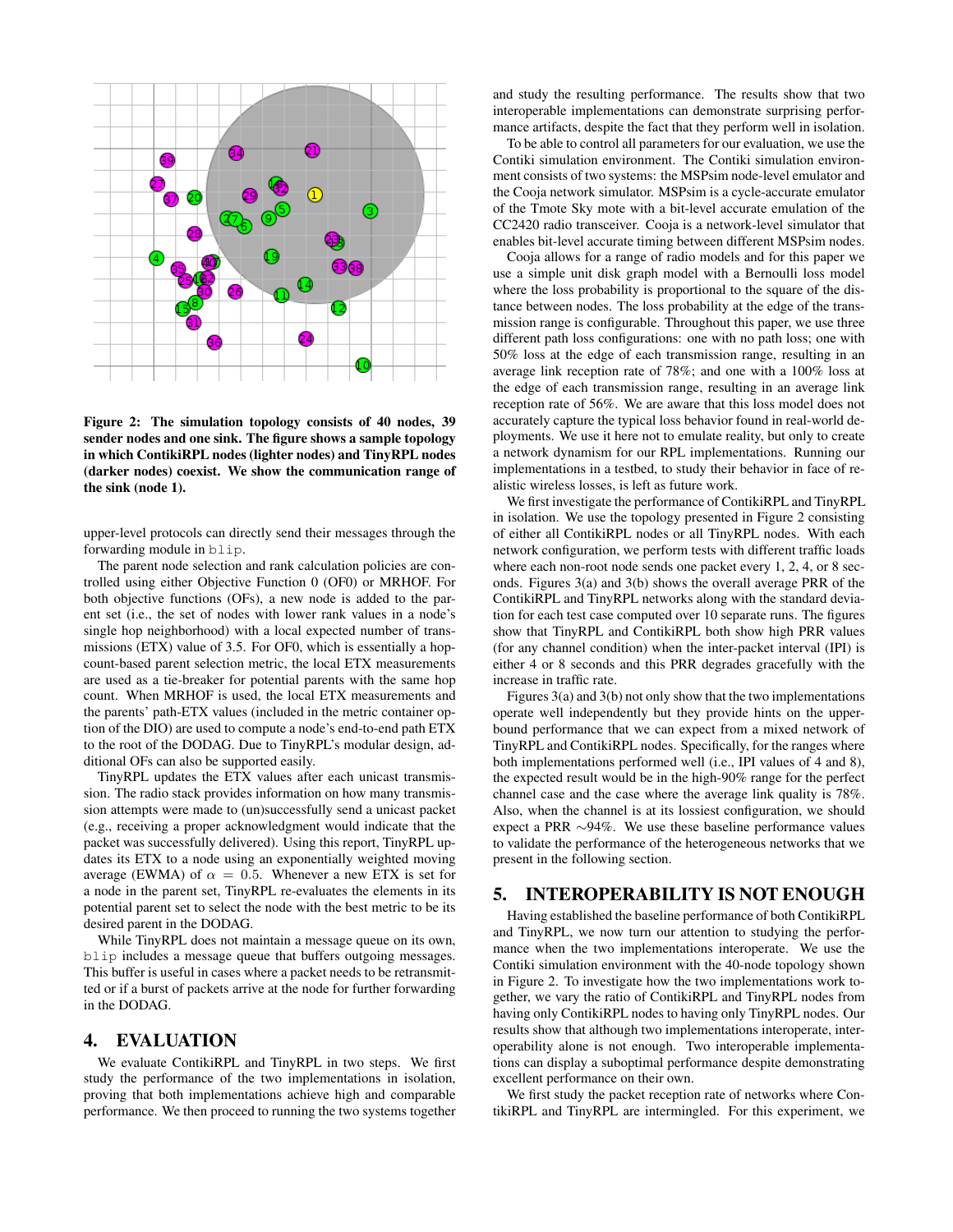



(a) Packet reception ratio for TinyRPL as a function of the interpacket interval.

(b) Packet reception ratio for ContikiRPL as a function of the inter-packet interval.

Figure 3: Packet Reception Ratios for TinyRPL and ContikiRPL. Statistics are collected from ten Cooja simulations on the topology shown in Figure 2.



Figure 4: Perfect interoperability between ContikiRPL and TinyRPL. The packet reception rate (PRR) for the 40 node topology with a varied distribution of ContikiRPL and TinyRPL nodes on the  $x$ -axis. To the left, there is only  $T$ inyRPL nodes and to the right, there are only ContikiRPL nodes. ContikiRPL and TinyRPL were configured with the same MAClayer parameters. The PRR is consistent for all configurations.

match the configuration parameters in ContikiRPL and TinyRPL to each other. We configured the same MAC-layer retransmission timeout (50 ms) and the same MAC-layer queue length (10 packets). Each sending node transmits a packet every 8 seconds, which is a reasonable albeit somewhat high transmission rate.

We varied the distribution of ContikiRPL and TinyRPL nodes in steps of ten nodes: the first setup used 39 ContikiRPL source nodes and 0 TinyRPL source nodes, the next had 29 ContikiRPL nodes and 10 TinyRPL nodes, and so on. For each distribution, we made one configuration with a ContikiRPL sink and one configuration with a TinyRPL sink. We ran each network configuration ten times to get a dispersion metric. We measured the packet reception rate at the sink and we present the results in Figure 4. The figure shows that packet reception rates are consistent across all configurations. By Figure 4: Perfect interoperability between ContikiRPL and Figure 5: Avera<br>
TrayABL The packet reception rate (PRR) for the 40-<br>
TimyRPL. The packet reception rate (PRR) for the 40-<br>
TimyRPL nodes on the *x*-axis. To th

Based on the baseline results from Section 4, the result shown in Figure 4 is the ideal result for interoperability testing: the two implementations perform well on their own, but also when intermingled. These results were, however, not the results we saw when



Figure 5: Average PRR when the MAC-layer parameters of ContikiRPL were in their original settings (e.g., retransmission timeout  $= 128$  ms and transmission queue size  $= 4$  compared to the retransmission timeout of 50 ms and queue size of 10 in TinyRPL). The performance of the pure networks remains high, but the performance of the mixed networks is significantly reduced. This is particularly pronounced when link loss is high.

In our initial experiments, we used the default Contiki MAClayer parameters and the default TinyOS MAC-layer parameters. By default, Contiki uses a MAC-layer retransmission timeout base time of 128 ms whereas TinyOS uses a timeout base time of 50 ms. The default Contiki MAC-layer transmission queue is 4 whereas TinyOS uses 10. Using these parameters showed to have unexpected results on system performance. We reran the same simulations as above but with the default Contiki settings.

Figure 5 shows the packet reception rate when Contiki's default MAC parameters were used. In both extreme cases—only TinyRPL and only ContikiRPL nodes—system performance is as good as in Figure 4. But when there is a mixture of ContikiRPL and TinyRPL, performance degrades, particularly when link losses are high. We have not fully been able to explain this phenomenon, but our initial hypothesis is that the slower MAC-layer retransmissions and shorter queue causes ContikiRPL nodes to create an inadvertent back pressure mechanism that does not work well when faster TinyRPL nodes are part of the network.

Finally, to gain insight into the performance of interoperability,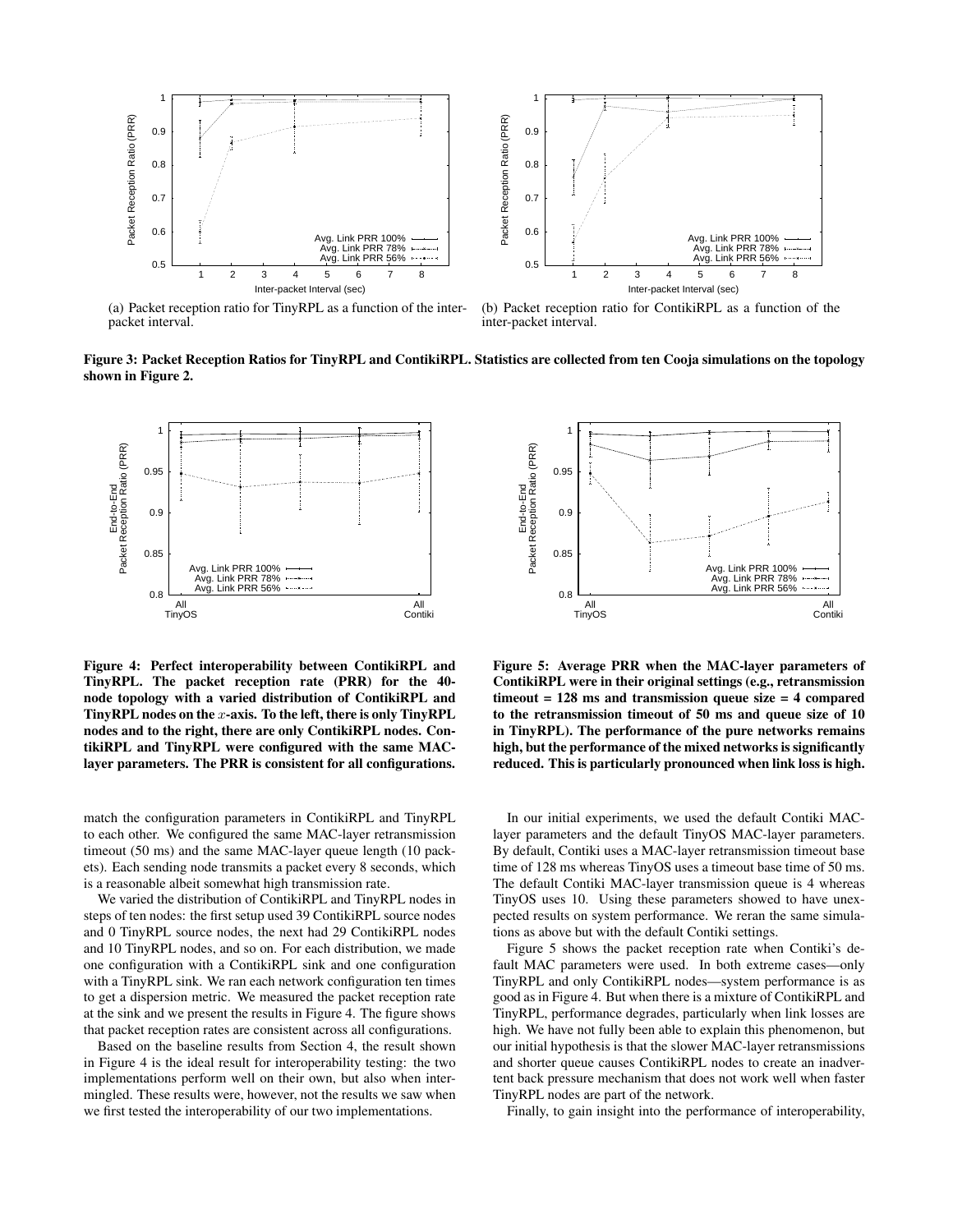

Figure 6: Churn measurements for tests with a TinyRPL sink and ContikiRPL sink. The number of parent switches are stable for most cases but as Contiki nodes start to make up a majority of the network with a TinyRPL sink, the churn starts to fluctuate significantly.

there is a need to look beyond the packet reception rates seen by the sink. Although the PRR shown in Figure 4 is high, there is a dynamism in the network that cannot be seen by only inspecting the packets received at the sink. By counting the number of times nodes switch parents in the two RPL implementations, we can calculate the churn rate of the network. The average churn rates of the simulation in Figure 4 is shown in Figure 6. We see that churn is low for networks with a ContikiRPL sink and for networks with only TinyRPL nodes. On the other hand, a network with ContikiRPL senders and a TinyRPL sink exhibit a pathological behavior where churn rates rise sharply. Although the churn rate does not impact the PRR in our experiments, it may increase the control traffic overhead and can cause packet reordering. We have yet to find the root cause of this behavior, but show these results here to demonstrate that developers need to look deeper than packet reception rates to achieve interoperability.

## 6. LESSONS LEARNED

The results presented thus far give the impression that interoperability between ContikiRPL and TinyRPL was immediate and painless. This was not the case. After ironing out the initial quirks, such as making sure that ContikiRPL and TinyRPL used the same 6LoWPAN header compression mechanism, the same 802.15.4 address encodings, and the same set of RPL features, we were able to run networks with TinyRPL and ContikiRPL. But when we begun setting up larger networks with more demanding loss patterns, we quickly found that each implementation would trigger bugs and unexpected behavior in the other implementation.

Based on our experiences with ContikiRPL and TinyRPL, we learned a number of important lessons.

Maintain a lowest common denominator. We initially hoped to run ContikiRPL and TinyRPL with all their bells and whistles, but quickly found that we needed to agree on a common minimal set of mechanisms to run. The most prominent effect of this was the choice of RPL route selection objective function. Although both ContikiRPL and TinyRPL implemented both the proposed OF0 and MRHOF objective functions, our two MRHOF implementations did not fully agree on the format of messages interchanged between the objective functions. Thus we chose to use OF0 only. But since the development of both ContikiRPL and TinyRPL had focused on MRHOF, the OF0 code had been unmaintained for some time. Because of this, we were bitten by a set of bugs in our OF0 code. It is therefore important not only that implementations provide a lowest common denominator but also that this part of the code is maintained and regularly tested.

Leverage simulation. An interoperability tester has a choice of performing the interoperability testing in a testbed or in a simulator. A testbed-based approach may achieve more realistic results, but does not allow control of all parameters. Moreover, simulation allows deep visibility into the behavior of the network that a testbed cannot easily provide.

Throughout this work, we relied on network simulation for investigating both the interoperability and the performance of our implementations. Simulation was crucial both to be able to quickly run many network setups and to allow visibility into the network. To test each parameter setting, we ran 300 simulated networks in the Contiki simulator for 15 minutes each. Running on a simulation cluster with three desktop PCs, 300 network setups were simulated in roughly two hours. On a testbed, each experiment would have taken us over three days to run.

The visibility provided by simulation allowed us to find and diagnose serious problems that we found during interoperability testing. An unforeseen interaction between ContikiRPL and TinyRPL, could in some rare cases trigger a bug that caused a non-sink node to advertise a rank of 0, causing other nodes to direct their traffic to it, which would drop all incoming packets. Our simulation logs would only reveal that the PRR would decrease to less than 20%. But by running the same network setup, with the same random seed, we could deterministically replay the scenario in the simulator, where we could inspect each packet sent in the network and thereby diagnose and resolve the problem. In a testbed, it would be impossible to deterministically repeat the exact sequence of events leading up to this rare case.

We used the Contiki simulation environment, which emulates the node hardware and therefore naturally allows different operating systems to be mixed in the same simulated network. This ability was essential for us, not only for demonstrating interoperability, but also for finding and diagnosing the problems we saw.

Simulate with accurate timing. In our first interoperability experiments with ContikiRPL and TinyRPL, the performance of a mixture of ContikiRPL and TinyRPL nodes was surprisingly low. Our investigation showed that part of this performance degradation was due to a difference in MAC-layer retransmission timing between the two systems. ContikiRPL had a retransmission timeout that was twice as long as TinyRPL. We were able to find this problem because the Contiki simulation environment allows simulation at a fine-grained timing level: packet transmission and reception is simulated at the bit-level.

Embrace the underlying layers. System behavior and performance is affected by all layers of the system. In the case of RPL, the routing choices made by RPL are affected by the underlying layers: the MAC layer, the radio duty cycling layer, and the radio link layer. The retransmission policy of the MAC layer will affect how quickly RPL can identify poor links. The queue length of the MAC layer's transmission queue will affect the total packet reception rate of the system. The impact of these parameters may not be reflected when running a network with only one implementation of the protocol, but will become pronounced only when different implementations are intermixed. In our case (cf. Fig.5) configuration parameters and design decisions from the underlying layers can affect the performance of the RPL layer in unexpected ways.

# 7. NEXT STEPS

While this paper is one of the earliest efforts to examine the fea-